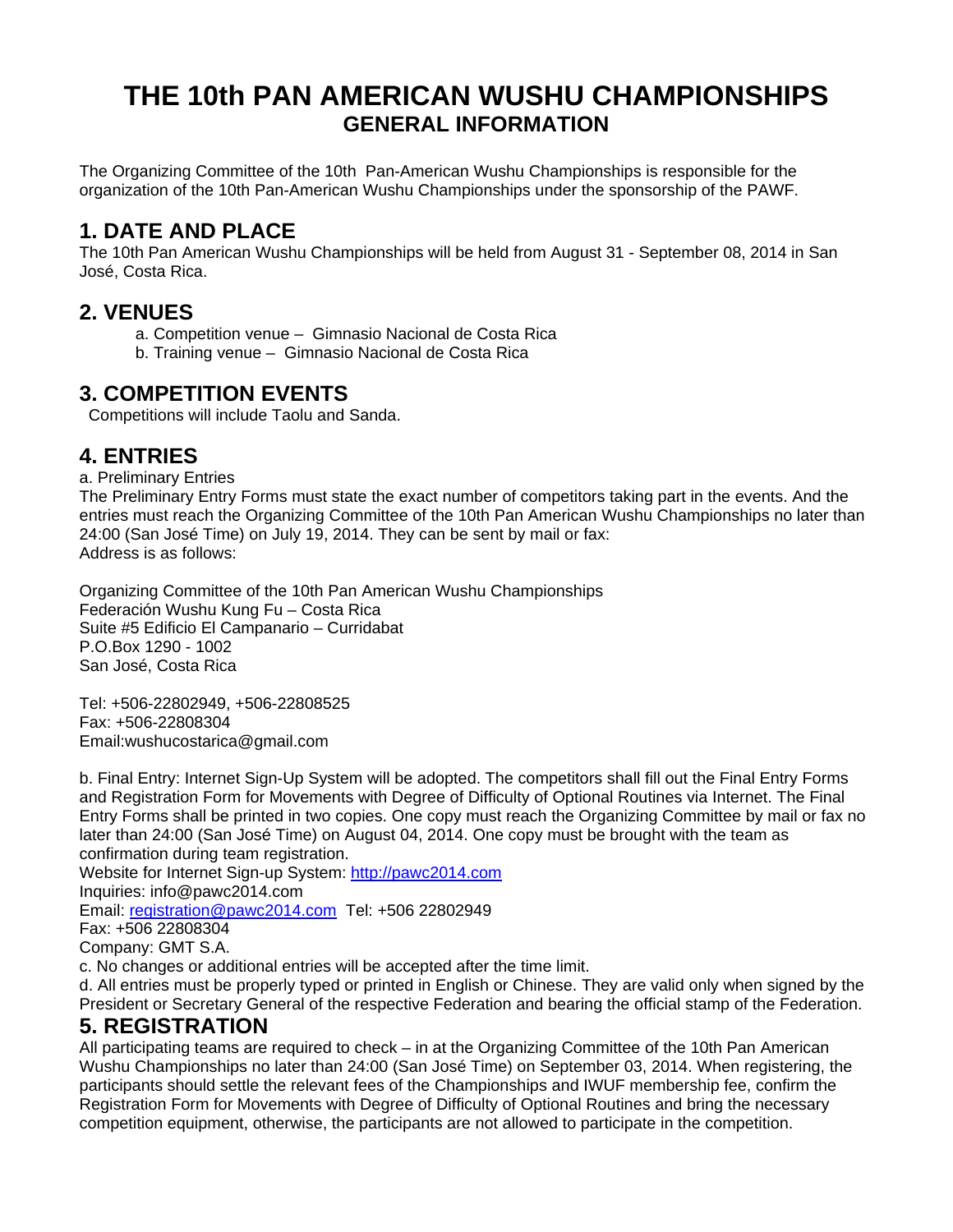# **6. TECHNICAL OFFICIALS**

Each participating Taolu Team can send one international grade taolu judge. Each participating Sanda Team can send one international grade sanda judge. International Judges (IWUF License holders) must present their valid certificates issued by IWUF to the Organizing Committee for registration. The team judges should participate in the Judges Training Course that will be held from August 31 to

September 4, 2014.

# **7. TECHNICAL MEETING**

The Technical Meeting for team managers and coaches will take place at 09:00 (San josé Time) on September 04, 2014. The meeting will announce the matters related to the competitions. Each team should send two representatives for taolu and two representatives for sanda to attend the meeting.

# **8. DRAWING – LOTS CEREMONY**

The drawing-lots of the 10th Pan American Wushu Championships will be conducted by the PAWF Technical Committee at 10:00 (San José Time) on September 04, 2014. Each team may send two taolu and two sanda representatives to attend the ceremony. The PAWF Technical Committee will draw on behalf of the teams that are unable to send a representative.

## **9. WEIGHING-IN**

The first official weighing-in ceremony for sanda athletes will take place at 7:00 (Costa Rica Time) on September 4, 2014. Following IWUF's recommendations, **there will be a daily weighing-in for Sanda athletes**. The time and place will be announced in due time.

# **10. PLACING AND AWARDS**

 a. Taolu: 1st place Gold Medal & Certificate<br>
2nd place Controller Silver Medal & Certificate Silver Medal & Certificate 3rd place Bronze Medal & Certificate 4th – 8th place Certificate

b. Sanda:

1st place Gold Medal & Certificate 2nd place Silver Medal & Certificate 3rd place (juxtaposition) Bronze Medal & Certificate

# **11. FINANCIAL CONDITIONS**

a. The international airfare of participating teams shall be borne by the teams themselves. During the competition, there are three categories of hotels are available:

4-star hotel: US\$80 per person per day(triple room),

US\$ 95 per person per day (double room),

US\$ 125 per person per day (single room)

\*breakfast, lunch and dinner included.

The participating teams shall pay the accommodation fees to the Organizing Committee of the 10th Pan American Wushu Championships upon registration or beforehand to the account shown below. Those who choose to make the payment prior to arriving, please send proof of payment prior to arrival and bring a copy with them. The person/entity making the payment will be responsible for all commissions involved.

b. The Organizing Committee will arrange the accommodation and transportation for participating teams from 9:00 September 04, 2014 to 12:00 September 8, 2014 (San José Time). If any teams arriving earlier or departing later than the required date, they should inform the Organizing Committee to arrange their accommodation before August 01, 2014. The teams will pay the same price as mentioned in the regulations.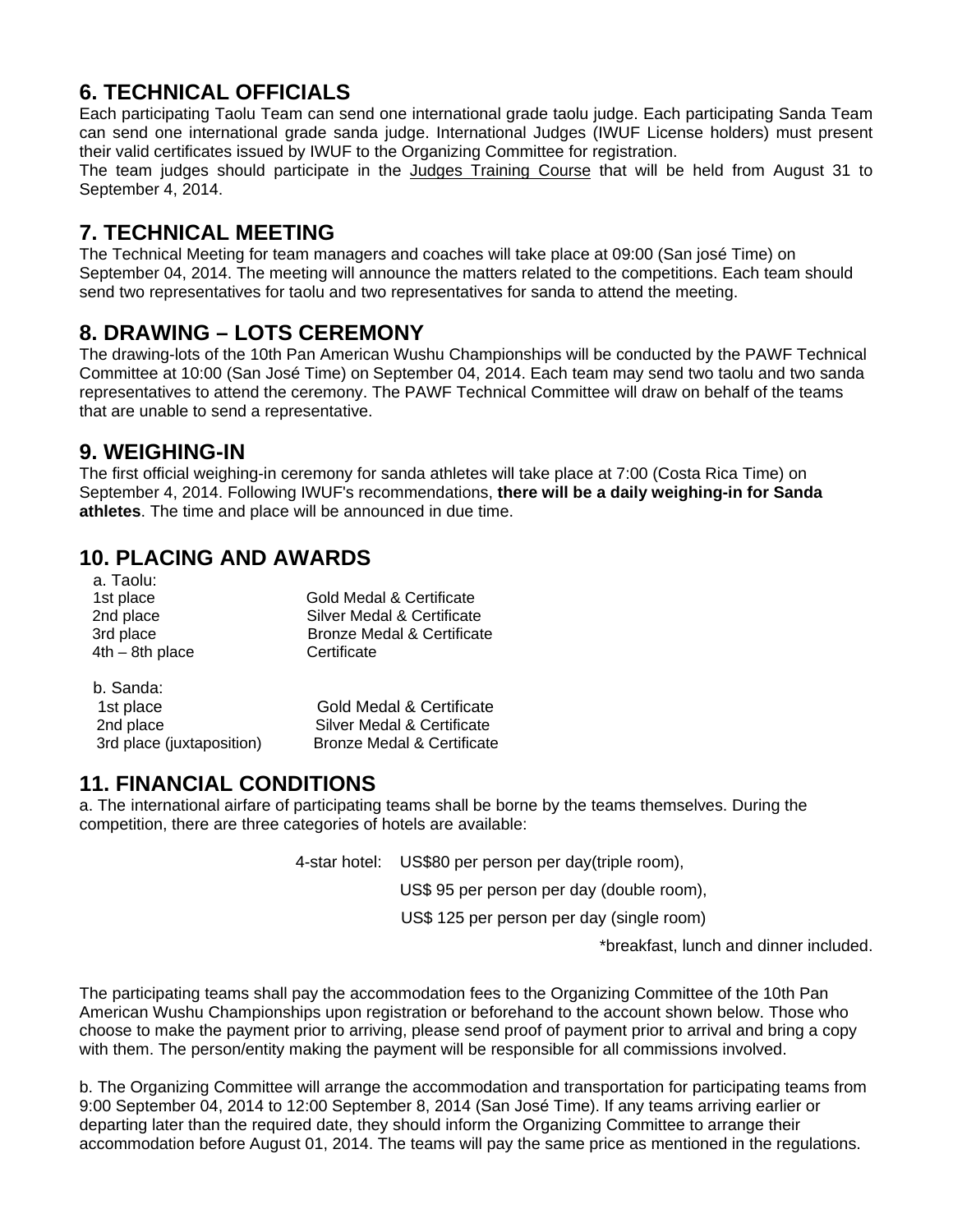c. The PAWF and the Organizing Committee request that all participating teams should lodge at the designated hotel. For those who do not stay at the designated hotel and only after being authorized by the Organizing Committee will have to pay a participation fee of US\$125 per athlete and US\$100 per team manager, coach and doctor. The organizing committee will assist any team to find optional lodging, if it is requested before August 15, 2014 The 10th Pan American Wushu Championships Organizing Committee will not be responsible if these participants can't take part in any competition and activities on due time, and they should take the consequences for their actions.

d. Transportation to and from the venue will be provided ONLY from the officially designated hotel.

e. All meals with be served at designated times. Anyone missing any of these times will forfeit the meal in question.

### **12. DOPING CONTROL**

Doping control will be conducted during the  $10<sup>th</sup>$  Pan American Wushu Championships according to the requirements of the IOC and World Anti-Doping Agency, and will follow the procedure prescribed in the IWUF Anti-Doping Rules. The number of tests will be decided by the PAWF. If an athlete is found positive result in doping test, he/she will be dealt with the IWUF Anti-Doping Rules.

## **13. OTHER MATTERS**

Each team is required to bring the following:

- a. 3 National flags, regional flags or federation flags (1m×2m);
- b. The national anthem or federation song in CD or cassette;
- c. 3 photos (passport size) per team member;
- d. The original Final Entry Form;
- e. Health Certificates of all athletes and Life Accidental Injury Insurance Certificate (country or region);
- f. The 10th Pan American Wushu Championships "Waiver of Liabilities" for each participant.
- g. The Organizing Committee holds the right to deny the participation of any team that doesn't comply with the terms of these regulations.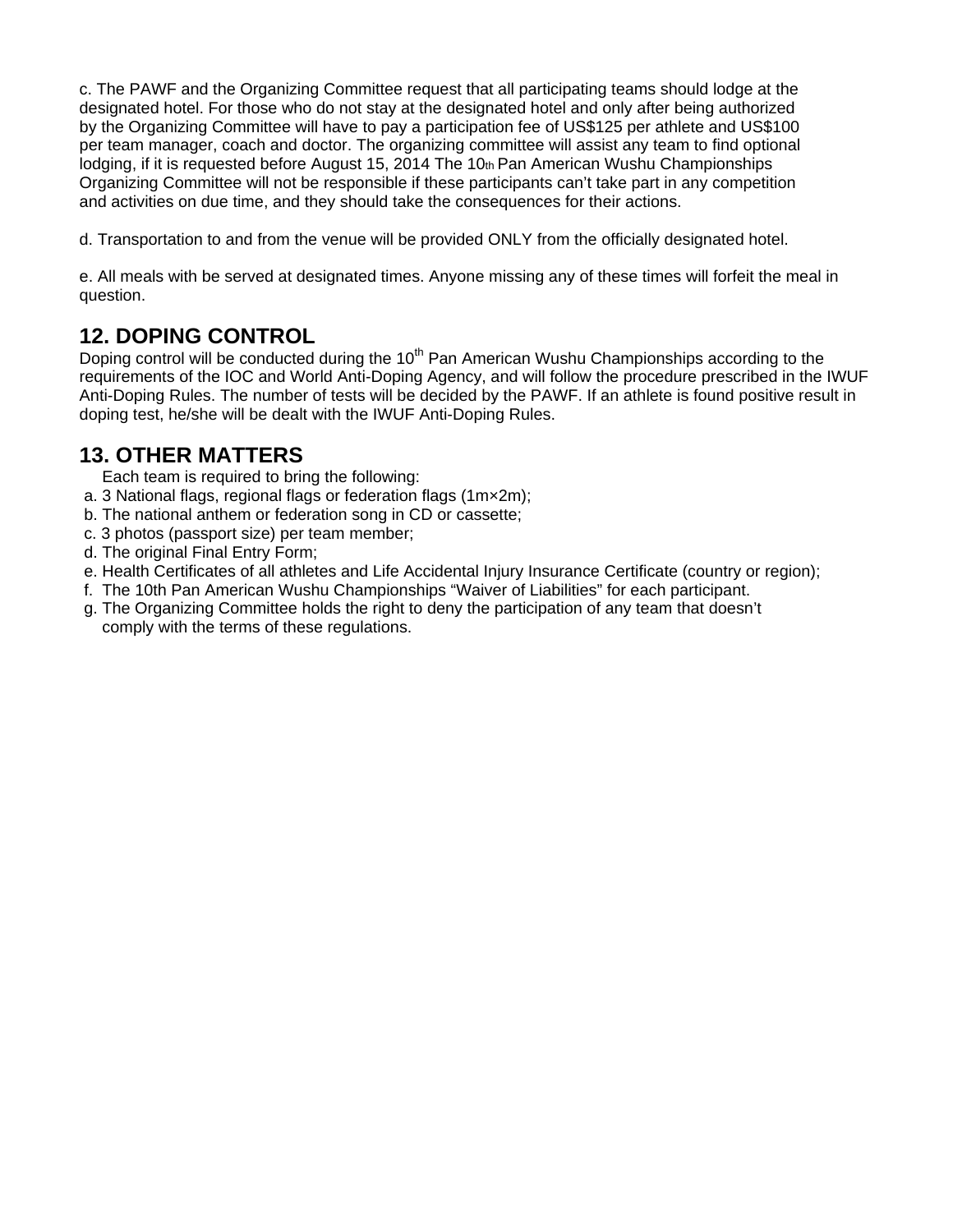### **THE 10th PAN AMERICAN WUSHU CHAMPIONSHIPS Taolu Competition – Adults Divisions**

#### **1. Date and Place**

 The 10th Pan American Wushu Championships will be held at the Gimnasio Nacional de Costa Rica from September 01 to September 07, 2014 in San José, Costa Rica.

#### **2. Competition Events**

 Optional Routine: Changquan, Nanquan, Taijiquan Compulsory Routine: Changquan, Nanquan, Taijiquan (3rd Set of International Competition Routine) Optional Short Weapon: Daoshu, Jianshu, Nandao, Taijijian Optional Long Weapon: Gunshu, Qiangshu, Nangun Dual Event: 2 – 3 athletes, men and women cannot be mixed

#### **3. Qualifications**

- a. All the PAWF Member Federations are qualified to participate in the Championships.
- b. Only the Federations who have paid the IWUF annual membership fees of 2013 and 2014 will be allowed to participate in the Championships.
- c. The new member federations can be invited to take part in the Championships after their applications are accepted by the IWUF and PAWF.

#### **4. Participation Methods**

- a. Each country or region may enter one (1) team.
- b. Each team shall be composed of maximum **Thirty (30) members**, including one team leader, two coaches, one doctor, **twenty (20) competitors**: ten (10) men and ten (10) women for optional routines and six (6) competitors: three (3) men and three (3) women for 3rd set international competition routines.
- c. Each competitor may enter a maximum four (4) Competition Events (1 Optional Barehand Routine or 1 Compulsory Barehand Routine, 1 Short Weapon Routine, 1 Long Weapon Routine, 1 Dual Event).
- d. Each team may enter one of the dual events both for men and women.
- e. A competitor cannot compete in both the Junior and Adult divisions.
- f. The Registration Form for Degree of Difficulty for Optional Routines (Changquan, Nanquan and Taijiquan) shall be submitted to the PAWF before 24:00 (San José Time) on August 01, 2014.
- g. Each competitor should bring along with a Health Certificate (including electrocardiogram, pulse and blood pressure) issued at least 60 days before the competitions signed by a qualified doctor and a Life Accidental Injury Insurance Certificate.

#### **5. Competition Methods**

- 5.1 The competition shall be individual competition.
- 5.2 The competition will be conducted in accordance with the Rules for International Wushu Taolu Competition endorsed by the IWUF.
- 5.3 The competition shall implement the regulations of the IWUF.
- 5.3.1 Changquan, Nanquan, Taijiquan, Daoshu, Jianshu, Nandao, and Taijijian will be implemented according to optional routine of the competition rules.
- ①The athletes can choose the degree of difficulty of movements of categories A and B. If they choose the degree of difficulty of movements of category C, the value will be awarded according to the value of degree of difficulty of movements of category B.
- ②At the same category of degree of difficulty, the movement with the same degree of difficulty can be done two times at most, but the movement with degree of difficulty of connecting movements cannot be repeated.

5.3.2 Gunshu, Qiangshu, and Nangun

The Scoring Criteria for Non-Degree of Difficulty of Movements will be implemented.

 5.3.3 The athletes should complete the movements of the optional routines required by the rules. 5.3.4 Music shall be accompanied to Taijiquan and Taijijian. 0.2 point will be deducted if there is no music (Lyric is not permitted.) accompanied to the said routines.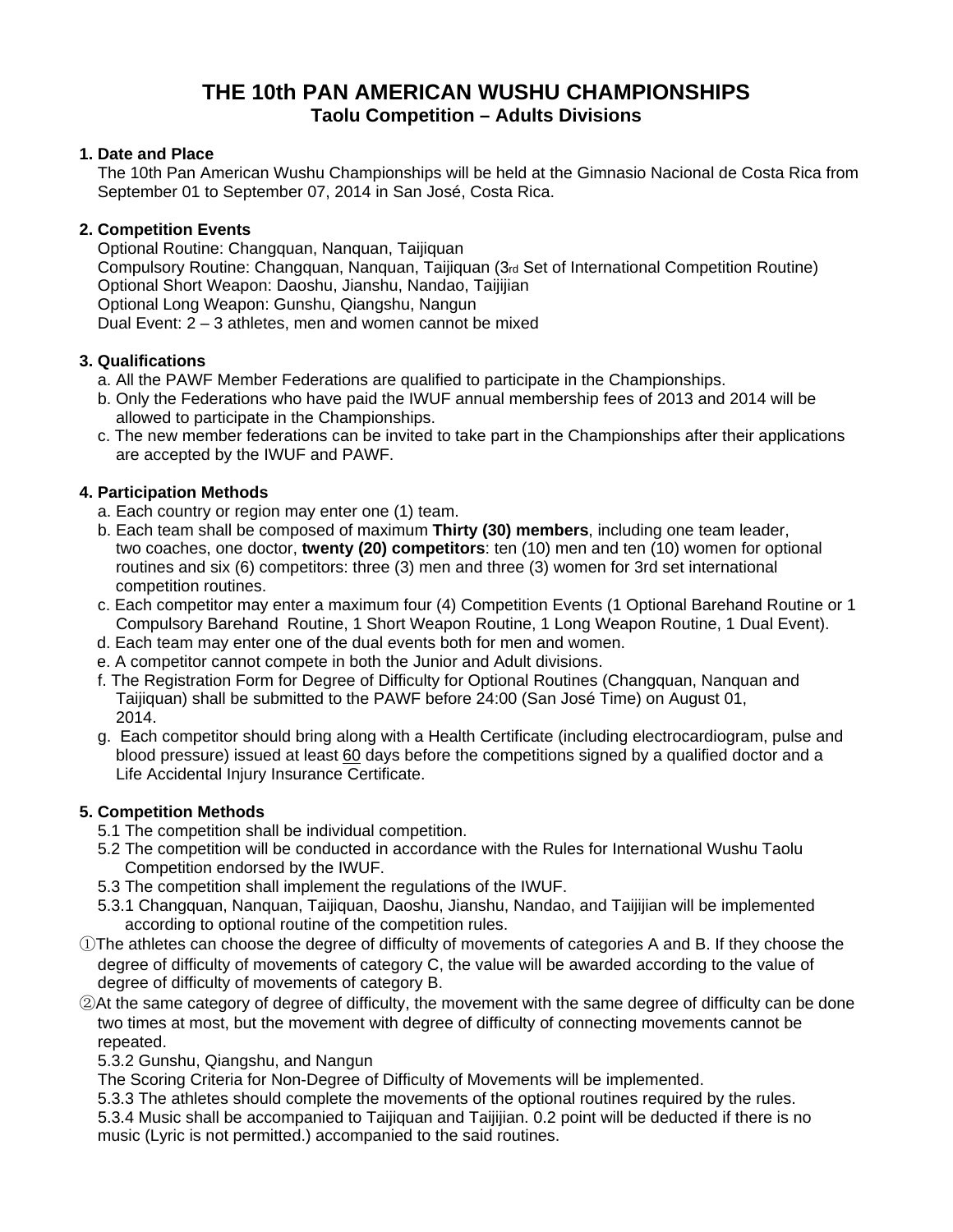5.4 The power of interpretation of the Rules rests solely with the PAWF.

#### **6. Costumes and Equipment**

- i) Competitors shall wear Wushu competition costumes in compliance with the Rules during all the competitions.
- ii) All equipment and facilities at the competition and training sites must be in conformity with the Competition Rules.
- iii) Competitors shall bring their own competition apparatus for their respective events.

#### **7. Placing and Awards**

The events of men and women will be awarded respectively as follows:

1st – 8th place: The number of competitors is over 10 (group).

1st - 3rd place: The number of competitors is between  $6 - 9$  (group).

 $1st - 2nd$  place: The number of competitors is between  $3 - 5$  (group).

No place will be awarded if the number of competitors is less than 2 (group).

#### **8. Entries and Registration**

A. Entries

#### a. Preliminary Entries

The Preliminary Entry Forms must reach the Organizing Committee of the 10th Pan American Wushu Championships no later than 24:00 (San José Time) on July 01, 2014. They can be sent by mail or fax. b. The Final Entry Forms must reach the Organizing Committee of the 10th Panamerican Wushu Championships no later than 24:00 (San José Time) on August 01, 2014.

#### B. Registration

- a. The judges are requested to register at the Organizing Committee of the 10th Pan American Wushu Championships on September 01, 2014.
- b. The athletes shall register at the Organizing Committee of the 10th Pan American Wushu Championships on September 03 and 04, 2014.

#### **9. Other matters**

 The participating teams should strictly observe the regulations and rules of the competition and compete fairly. Violators shall be dealt with seriously in accordance with the PAWF regulations.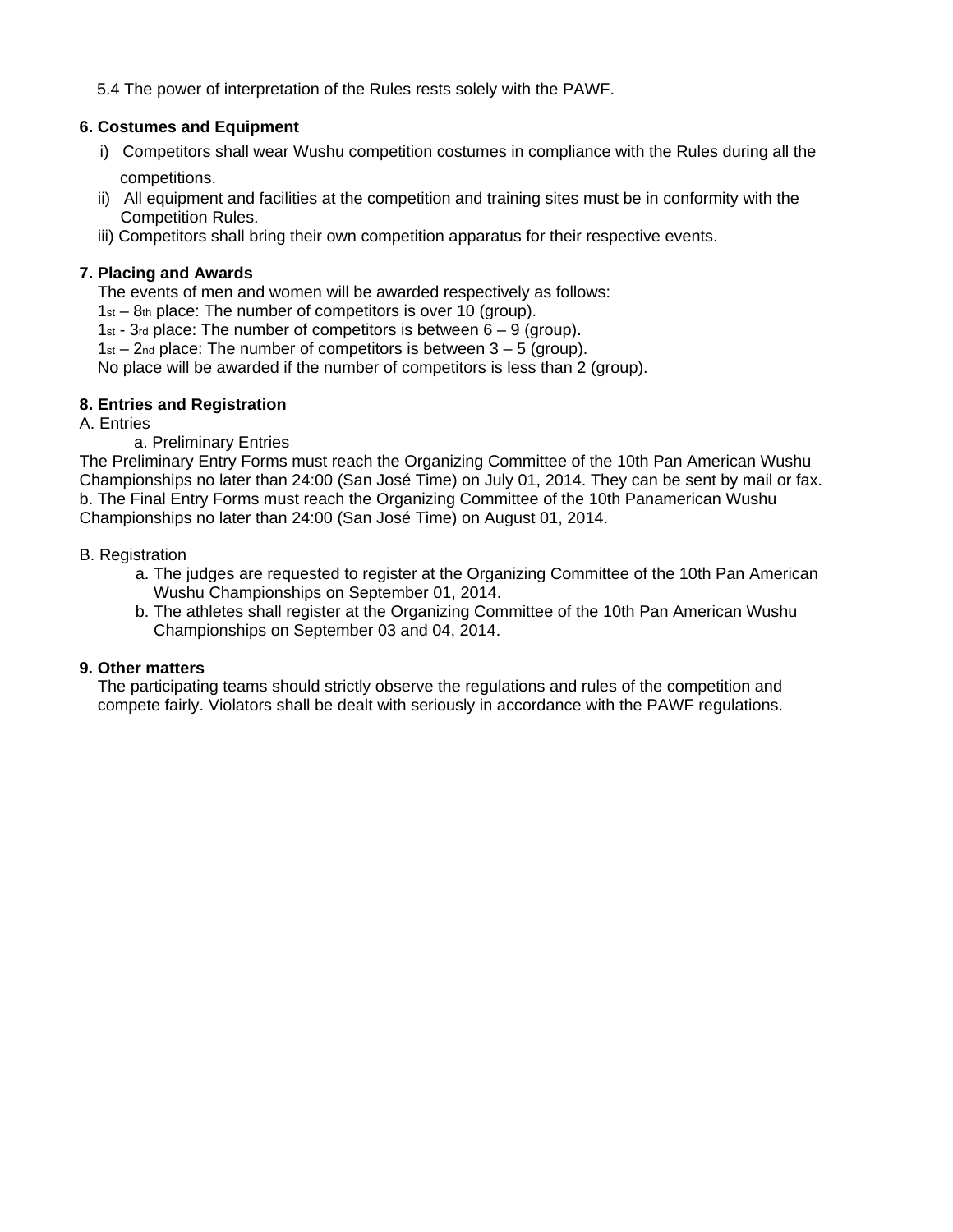### **The 10th PAN AMERICAN WUSHU CHAMPIONSHIPS Sanda Competition**

#### **1. Date and Place**

The 10th Pan American Wushu Championships will be held at the San José Gimnasio Nacional de Costa Rica from September 01 to September 7, 2014 in San José, Costa Rica.

#### **2. Competition Events**

A. Men:

- a. 48 kg
- b. 52 kg
- c. 56 kg
- d. 60 kg
- e. 65 kg
- f. 70 kg
- g. 75 kg
- h. 80 kg
- i. 85 kg
- j. 90 kg
- k. 90 kg+
- B. Women:
	- a. 48 kg
	- b. 52 kg
	- c. 56 kg
	- d. 60 kg
	- e. 65 kg
	- f. 70 kg
	- g. 75 kg

#### **3. Qualifications**

- a. Only PAWF member federations will be allowed to participate.
- b. Only the Federations who have paid the annual membership fees of 2013 and 2014 will be allowed to participate in the Championships.
- c. The new member federations can be invited to take part in the Championships after their applications are accepted by the IWUF and PAWF.

#### **4. Participation Methods**

- a. Each country or region may enter one (1) team.
- b. Each team shall be composed of maximum twenty two (22) members, including one team leader, two coaches, one team doctor, and eighteen (18) competitors (11 men & 7 women), only one athlete per weigh division.
- c. Each team may enter only one (1) athlete in each category.
- d. Each competitor should bring along with a Health Certificate (including electrocardiogram, electroencephalogram, blood pressure, and pulse) issued at least 60 days before the competitions, a Life Accidental Injury Insurance Certificate and a Waiver of Responsibilities.
- e. Competitors who were born between January 1, 1979 December 31, 1995 (The competitor must be between the year he turns 19 years old until the year he turns 35 years old)
- f. A competitor cannot compete in both the junior and adult divisions.

#### **5. Competition Methods**

- a. The competition will be Individual Competition.
- b. The single knockout system will be adopted. If the number of competitors is 3, a single round robin will be adopted.
- c. The competition will be conducted in accordance with the "Rules for International Wushu Sanda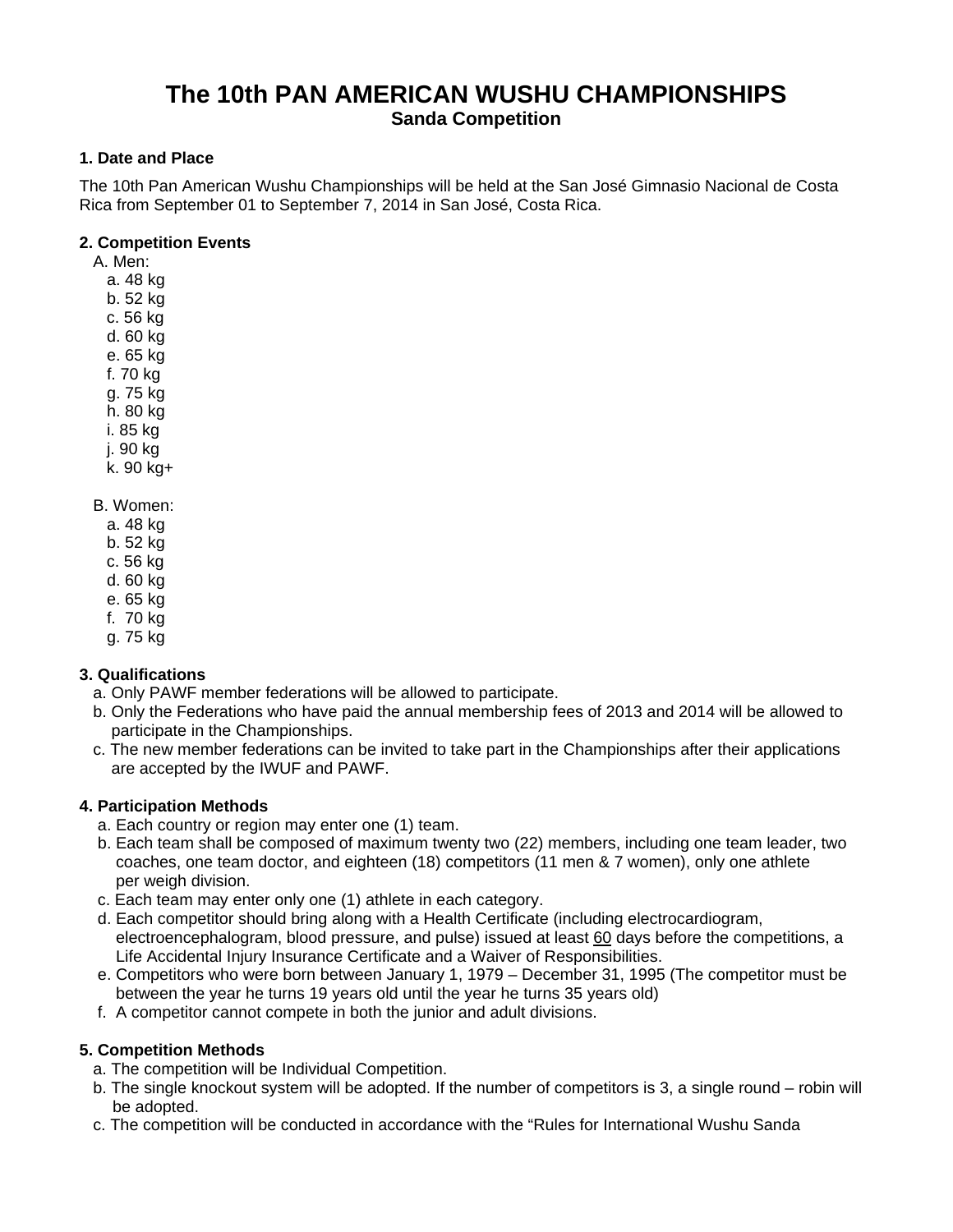Competition" endorsed by the IWUF.

d. The power of interpretation of the Rules rests solely with the PAWF.

#### **6. Costumes and Equipment**

- a. Each competitor must possess two (2) sets of costumes: one set of black and one set of red costumes.
- b. Mouthguard, jockstrap, and bandage must be provided by the competitors themselves.
- c. Gloves and protective equipment will be provided by the Organizing Committee.

#### **7. Placing and Awards**

The top three place winners of each category will be awarded for men and women. There will be a juxtaposition for the third place.

#### **8. Entries and Registration**

A. Entries

a. Preliminary Entries

 The Preliminary Entry Forms must reach the Organizing Committee of the 10th Pan American Wushu Championships and no later than 24:00 (San José Time) on **July 19, 2014**. They can be sent by mail or fax.

 b. The Final Entry Forms must reach the Organizing Committee of the 10th Pan American Wushu Championships no later than 24:00 (San José Time) on August 04, 2014.

#### B. Registration

- a. The judges are requested to register at the Organizing Committee of the 10th Pan American Wushu Championships on September 01, 2014.
- b. The athletes shall register at the Organizing Committee of the 10th Pan American Wushu Championships on September 03 and 04, 2014.

#### **9. Other matters**

 The participating teams should strictly observe the regulations and rules of the competition and compete fairly. Violators shall be dealt with seriously in accordance with the PAWF regulations.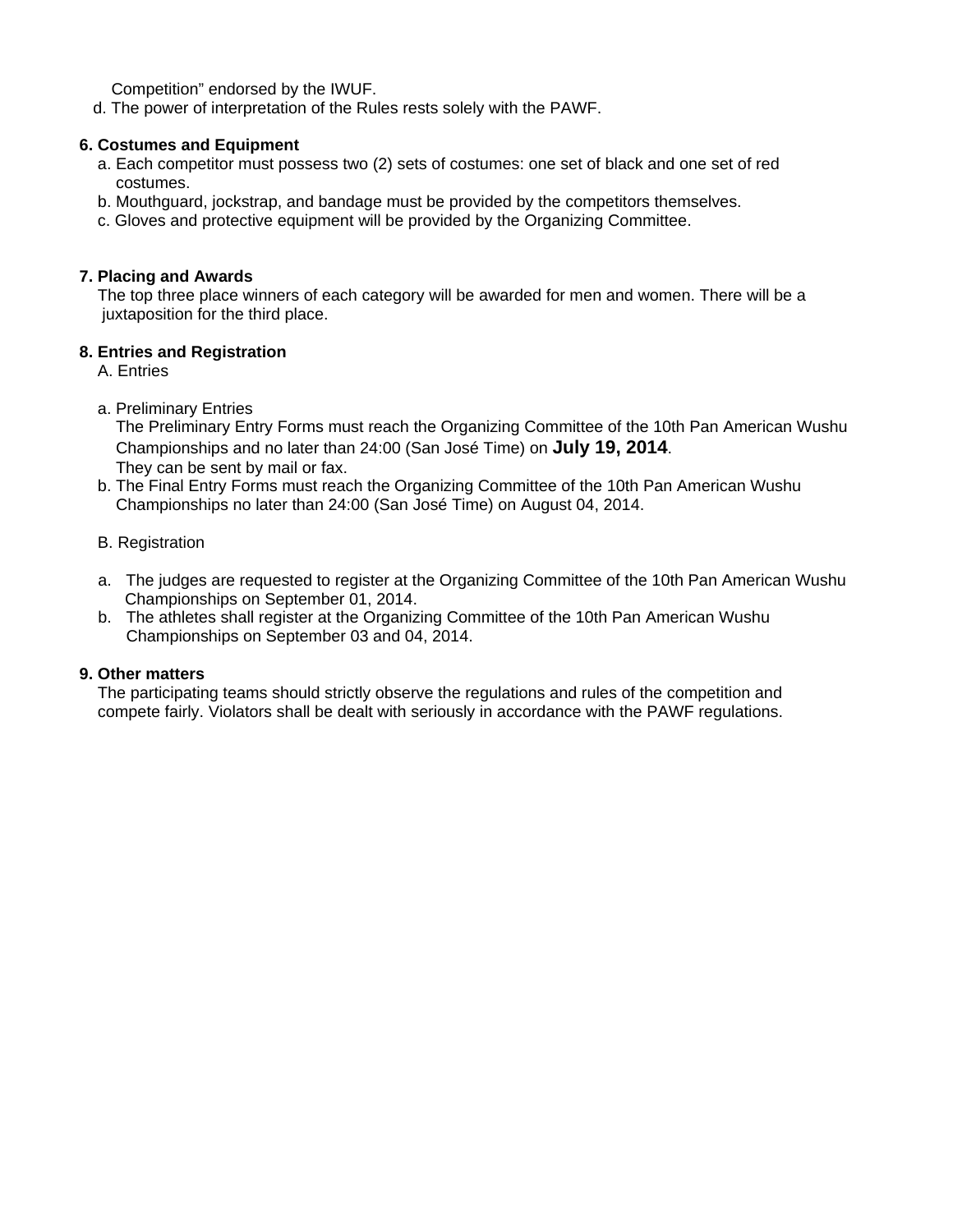#### **THE 10th PAN AMERICAN WUSHU CHAMPIONSHIPS**

#### **Taolu Competition - Junior Divisions**

#### **1. Date and Place**

The 10th Pan American Wushu Championships will be held at the San José Gimnasio Nacional de Costa Rica from September 01 to September 7, 2014 in San José, Costa Rica.

#### **2. Competition Events**

Group A: Changquan, Jianshu, Daoshu, Gunshu, Qiangshu, Nanquan, Nandao, Nangun, Taijiquan, Taijijian (3rd Set of International Competition Taolu)

Dual Events (2-3 persons, male and female cannot be mixed in competition)

Group B: Changquan, Daoshu, Jianshu, Qiangshu, Gunshu (1<sup>st</sup> Set of International Competition Taolu), 42 Forms Taijiquan, 42 Forms Taijijian; Nanquan, Nandao (International Competition Taolu)

Group C: Changquan (No. 3 Elementary Routine), Daoshu, Jianshu, Qiangshu, Gunshu (Elementary Taolu compiled by the IWUF). Each may enter a maximum two (2) Competition Events (one (1) Quanshu, and one (1) Short Weapon Routine, or Long Weapon Routine.

#### **3. Qualifications**

- a. All the PAWF Member Federations are qualified to participate in the Championships.
- b. The new member federations can be invited to take part in the Championships after their applications are accepted by the PAWF.

#### **4. Participation Methods**

- a. Each country may enter one (1) team.
- b. Each team shall be composed of maximum thirty four (34) members, including one team leader, two
- c. coaches, one doctor, and following competitors:
- d. **Group A (3rd set):** Ten (10) Competitors, 5 male and 5 female, who were born between January 1,
- e. 1996 December 31, 1998

**Group B**: Ten (10) Competitors, 5 male and 5 female, who were born between January 1, 1999 – December 31, 2001

**Group C**: Ten (10) Competitors, 5 male and 5 female, who were born between January 1, 2002 – December 31, 2007

- f. c. Each competitor of Group A may enter a maximum four (4) Competition Events (1 Quanshu, or 1 Short Weapon Routine, or 1 Long Weapon Routine, or 1 Dual Event).
- g. Each competitor of Group B may enter a maximum three (3) Competition Events (1 Quanshu, or 1 Short Weapon Routine, or 1 Long Weapon Routine).
- h. Each competitor of Group C may enter a **maximum two (2) Competition** Events (1 Quanshu, or 1 Short Weapon Routine, or 1 Long Weapon Routine).
- i. A competitor cannot compete in both the junior and adult divisions.
- j. Each competitor should bring along with a Health Certificate (including electrocardiogram, pulse and blood pressure) issued at least 60 days before the competitions signed by a qualified doctor and a Life Accidental Injury Insurance Certificate.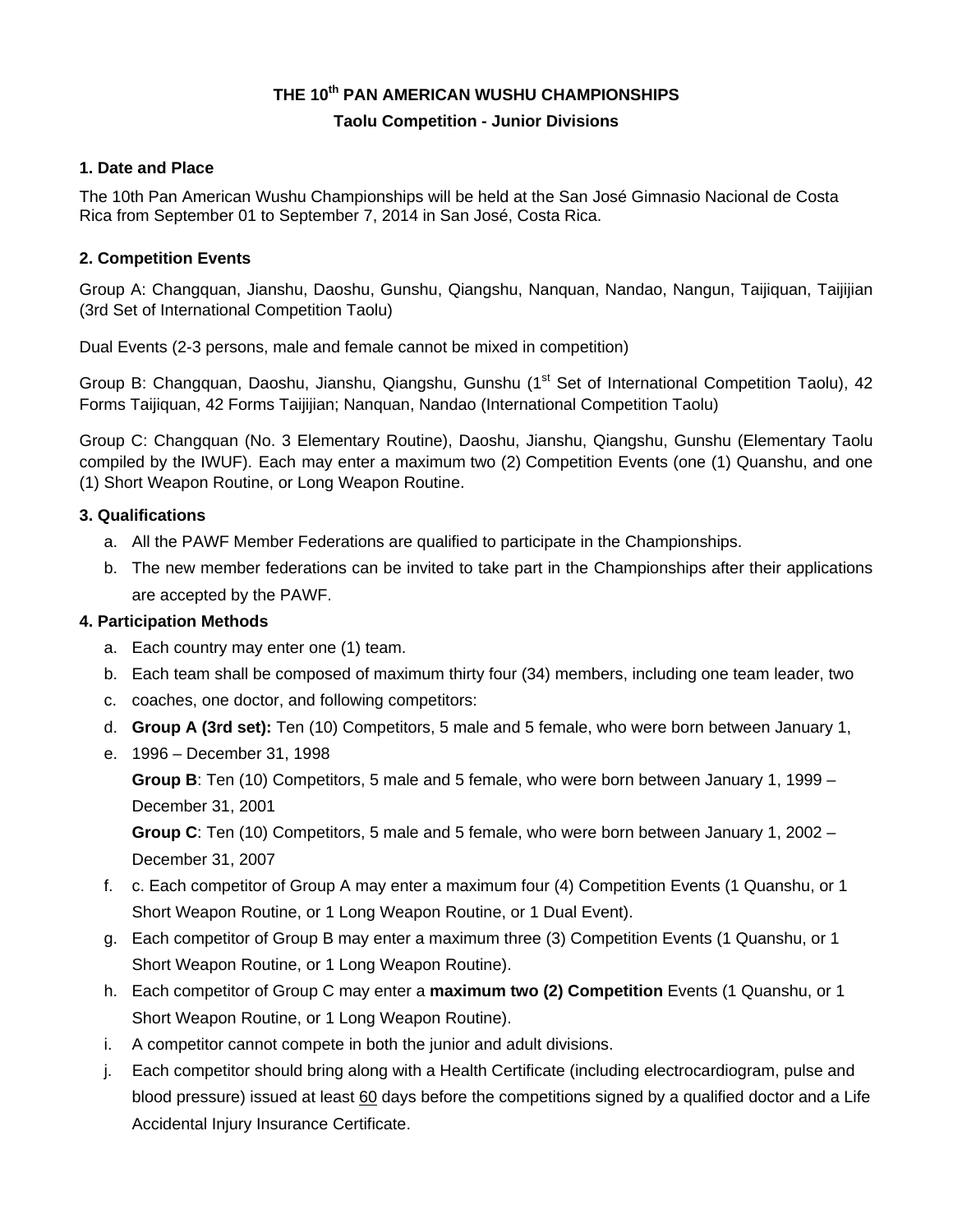#### **5. Competition Methods**

- a. The competition shall be individual competition.
- b. The competition will be conducted in accordance with the Rules for International Wushu Taolu Competition endorsed by the IWUF.
- c. The power of interpretation of the Rules rests solely with the PAWF.
- d. Group A: compulsory routines competitions will be implemented according to the optional routine of the competition rules.
- e. Time limit: 42 Forms Taijiquan: 5-6 minutes; 42 Forms Taijijian, 3rd Set of Competition Taijiquan and Taijijian Routines: 3-4 minutes. There is no time requirement for other events.

#### **6. Costumes and Equipment**

- i) Competitors shall wear Wushu competition costumes in compliance with the Rules during all the competitions.
- ii) All equipment and facilities at the competition and training sites must be in conformity with the Competition Rules.
- iii) Competitors shall bring their own competition apparatus for their respective events.

#### **7. Placing and Awards**

The events of men and women will be awarded respectively as follows:

 $1<sup>st</sup> - 8<sup>th</sup>$  place: The number of competitors is over 10 (group).

 $1<sup>st</sup> - 3<sup>rd</sup>$  place: The number of competitors is between 6 – 9 (group).

 $1<sup>st</sup> - 2<sup>nd</sup>$  place: The number of competitors is between 3 – 5 (group).

 $1<sup>st</sup>$  place: The number of competitors is 2 (group).

No place will be awarded if the number of competitors is less than 2 (group), but will be awarded a participation prize.

#### **8. Entries and Registration**

A. Entries

a. Preliminary Entries

 The Preliminary Entry Forms must reach the Organizing Committee of the 10th Pan American Wushu Championships and no later than 24:00 (San José Time) on **July 19, 2014**. They can be sent by mail or fax.

 b. The Final Entry Forms must reach the Organizing Committee of the 10th Pan American Wushu Championships no later than 24:00 (San José Time) on August 04, 2014.

#### B. Registration

- c. The judges are requested to register at the Organizing Committee of the 10th Pan American Wushu Championships on September 01, 2014.
- d. The athletes shall register at the Organizing Committee of the 10th Pan American Wushu Championships on September 03 and 04, 2014.

#### **9. Other matters**

The participating teams should strictly observe the regulations and rules of the competition and compete fairly. Violators shall be dealt with seriously in accordance with the PAWF regulations.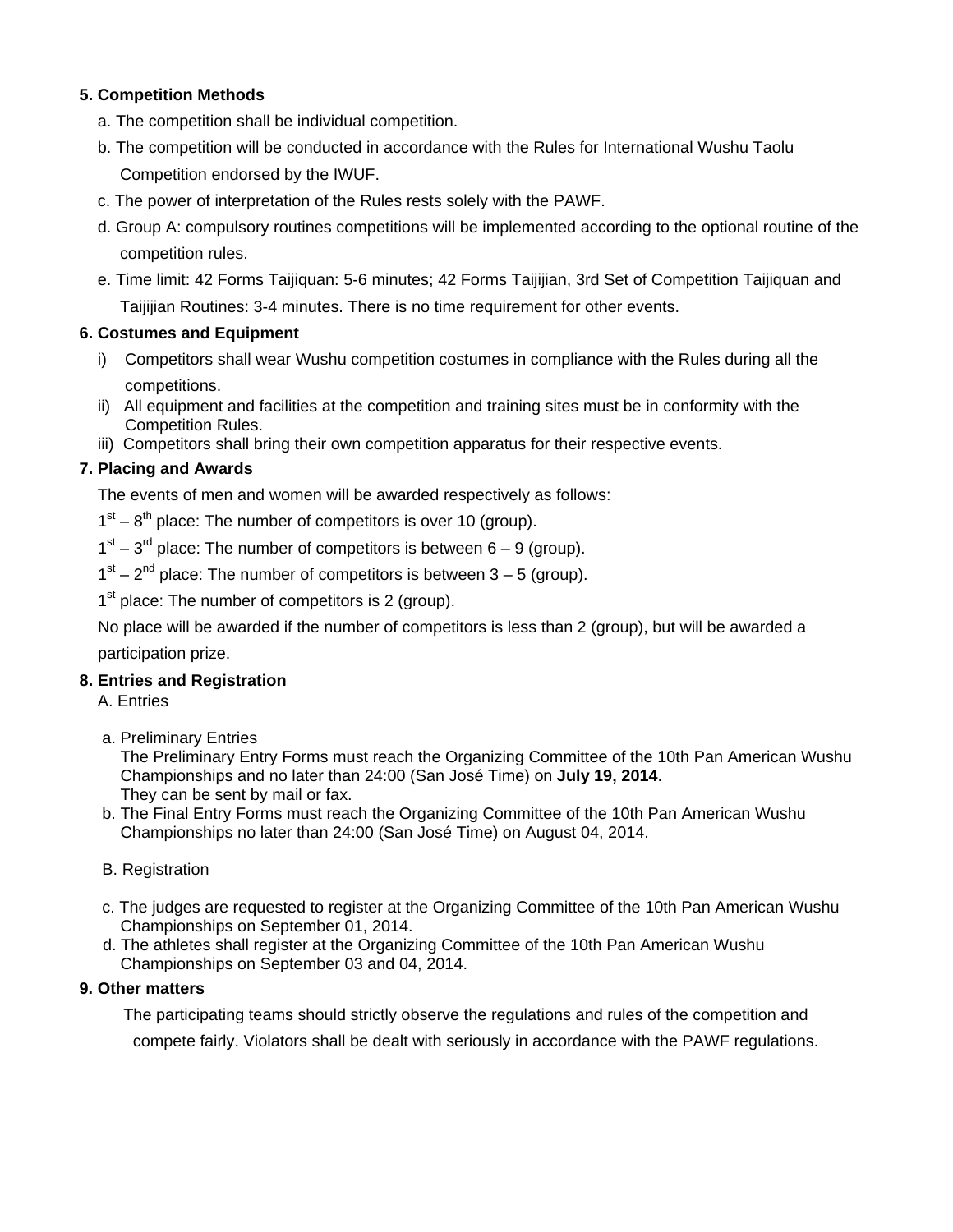# **THE 10th PAN AMERICAN WUSHU CHAMPIONSHIPS**

#### **Sanda Competition - Junior Divisions**

#### **1. Date and Place**

The 10th Pan American Wushu Championships will be held at the San José Gimnasio Nacional de Costa Rica from September 01 to September 7, 2014 in San José, Costa Rica.

#### **2. Competition Events**

A. Men:

- a. 48 kg
- b. 52 kg
- c. 56 kg
- d. 60 kg
- e. 65 kg
- f. 70 kg
- g. 75 kg
- h. 80 kg

#### B. Women:

- a. a. 48 kg
- b. b. 52 kg
- c. c. 56 kg
- d. d. 60 kg

#### **3. Qualifications**

- a. All the PAWF Member Federations are qualified to participate in the Championships.
- b. The new member federations can be invited to take part in the Championships after their applications are accepted by the PAWF.

#### **4. Participation Methods**

- a. Each country or region may enter one (1) team.
- b. Each team shall be composed of maximum sixteen (16) members, including one team leader, two coaches, one team doctor, and twelve (12) competitors (8 men and 4 women).
- c. Each team may enter only one (1) athlete in each category.
- d. Each competitor must submit a health certificate (including electrocardiogram tests, EEG, blood pressure and pulse), with date of issue of 60 days before the event date and certificate of life insurance and the Waiver of Responsibilities.
- e. Competitors who were born between January 1, 1996 December 31, 1998 (The competitor must be between the year he turns 15 years old until the year he turns 18 years old)
- f. A competitor cannot compete in both the junior and adult divisions.

#### **5. Competition Methods**

- a. The competition will be Individual Competition.
- b. The knock out system will be adopted. If the number of competitors is 3, a single round robin will be adopted.
- c. The competition will be conducted in accordance with the "Rules for International Wushu Sanda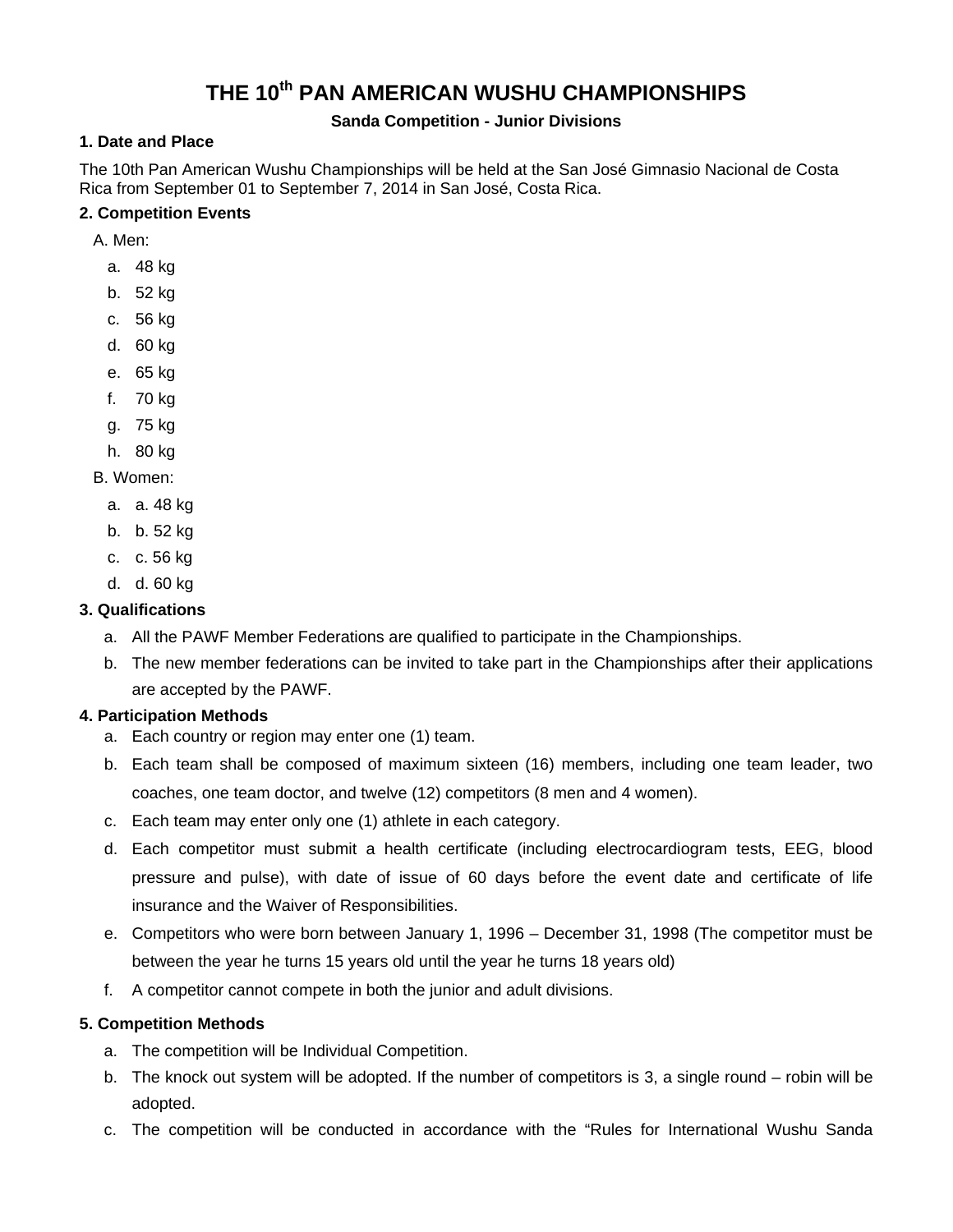Competition" endorsed by the IWUF. Kicks to the head as well as successive/continuous punches to the head are not allowed. Each infraction will result in a warning. The competition time of each round shall be 1 minute 30 seconds.

d. The power of interpretation of the Rules rests solely with the PAWF.

#### **6. Costumes and Equipment**

- a. Each competitor must possess two (2) sets of costumes: one set of black and one set of red costumes.
- b. Mouthguard, jockstrap, and bandage must be provided by the competitors themselves.
- c. Gloves and protective equipment will be provided by the Organizing Committee.

#### **7. Placing and Awards**

The top three place winners of each category will be awarded. There will be a juxtaposition for the third place.

#### **8. Entries and Registration**

A. Entries

a. Preliminary Entries

 The Preliminary Entry Forms must reach the Organizing Committee of the 10th Pan American Wushu Championships and no later than 24:00 (San José Time) on **July 19, 2014**. They can be sent by mail or fax.

- b. The Final Entry Forms must reach the Organizing Committee of the 10th Pan American Wushu Championships no later than 24:00 (San José Time) on August 04, 2014.
- B. Registration
- c. The judges are requested to register at the Organizing Committee of the 10th Pan American Wushu Championships on September 01, 2014.
- d. The athletes shall register at the Organizing Committee of the 10th Pan American Wushu Championships on September 03 and 04, 2014.

#### **9. Other matters**

The participating teams should strictly observe the regulations and rules of the competition and compete fairly. Violators shall be dealt with seriously in accordance with the PAWF regulations.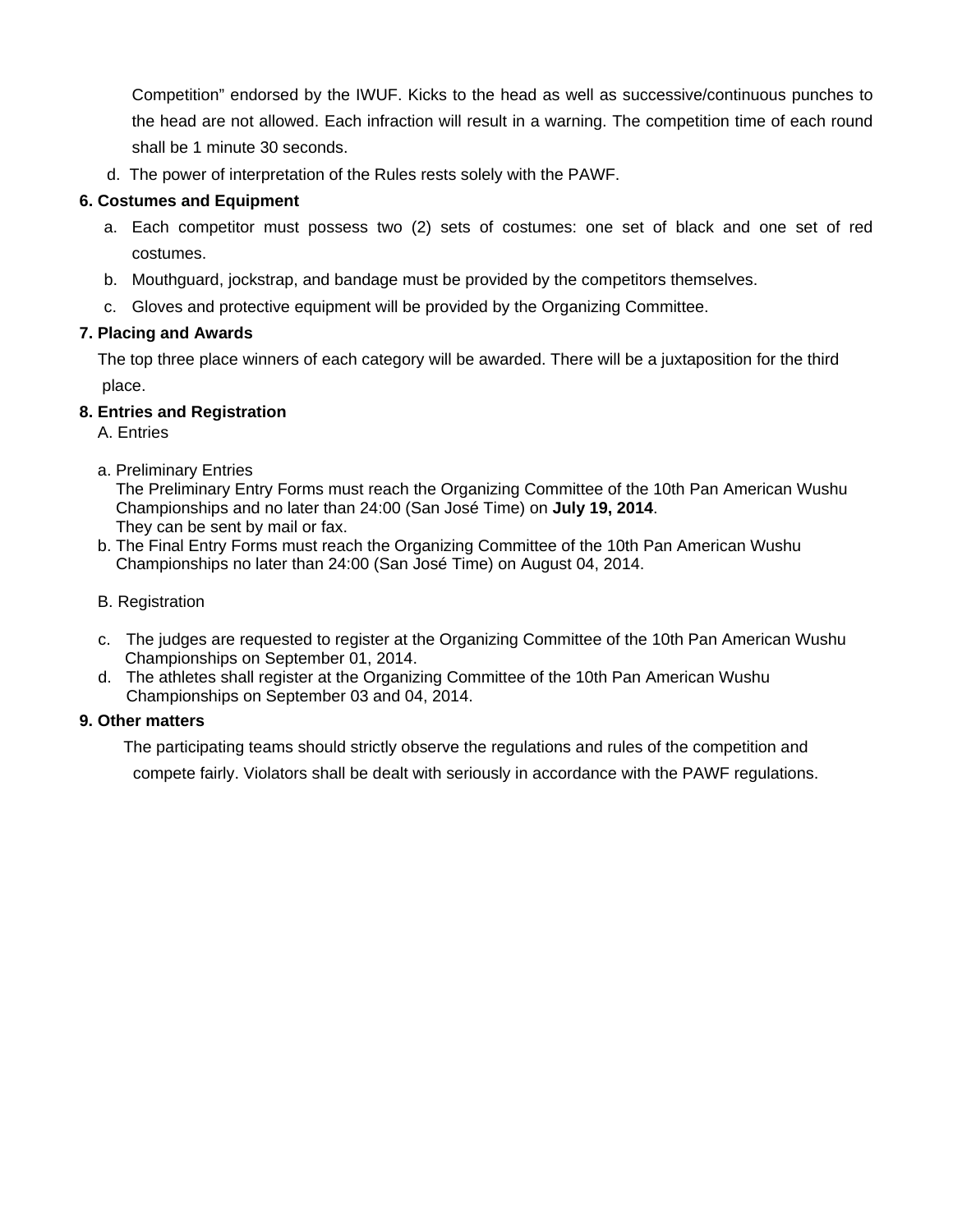# **10th Pan American Wushu Championships Preliminary Entry Form** Taolu Competition

| Federation         |                                                                                                                       |
|--------------------|-----------------------------------------------------------------------------------------------------------------------|
| Address            |                                                                                                                       |
| Telephone No.      | <u> 1989 - Jan Barbara de Santo de Santo de Santo de Santo de Santo de Santo de Santo de Santo de Santo de Santo </u> |
| Facsimile No.      |                                                                                                                       |
|                    |                                                                                                                       |
| Team Manager       |                                                                                                                       |
| <b>Team Coach</b>  |                                                                                                                       |
| <b>Team Doctor</b> |                                                                                                                       |

Competitors (All names in capital letters. Please underline the surname.)

| <b>EVENT</b>                       | <b>MALE</b> | <b>FEMALE</b> |
|------------------------------------|-------------|---------------|
| 1. Changquan                       |             |               |
| 2. Jianshu                         |             |               |
| 3. Daoshu                          |             |               |
| 4. Qiangshu                        |             |               |
| 5. Gunshu                          |             |               |
| 6. Taijiquan                       |             |               |
| 7. Taijijian                       |             |               |
| 8. Nanquan                         |             |               |
| 9. Nandao                          |             |               |
| 10.Nangun                          |             |               |
| 11. Dual Events                    |             |               |
| <b>Total Number of Competitors</b> |             |               |

Note:

This form must be returned to the Organizing Committee of the 10th Pan American Wushu Championships by mail or fax no later than 24:00 (Local Time), **July 19, 2014.**

\_\_\_\_\_\_\_\_\_\_\_\_\_\_\_\_\_\_\_\_\_\_\_\_\_\_\_\_\_\_\_\_\_\_\_\_\_\_\_\_\_\_\_\_\_\_\_\_\_\_\_\_ \_\_\_\_\_\_\_\_\_\_\_\_\_\_\_\_\_\_\_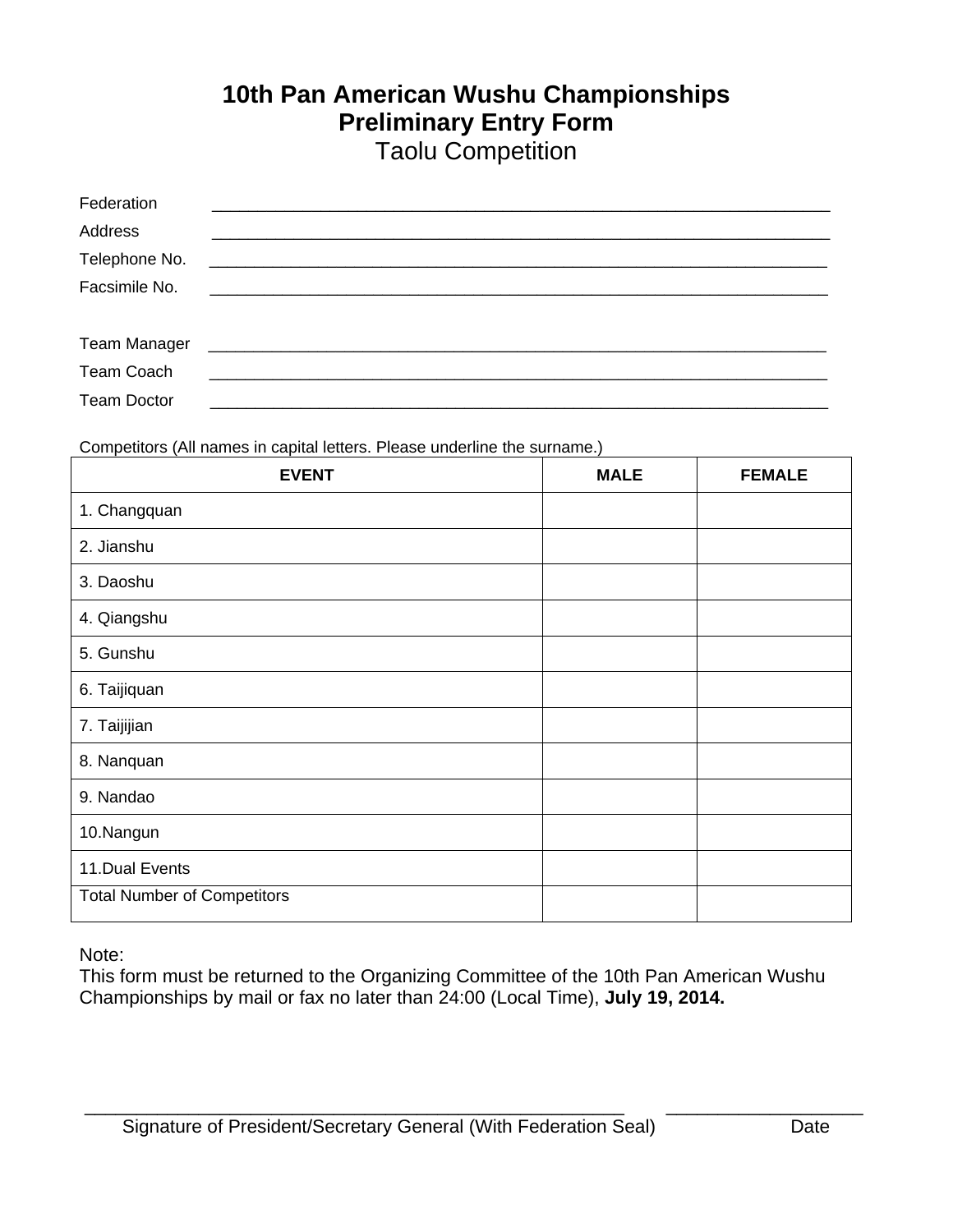# **10th Pan American Wushu Championships Preliminary Entry Form**

(Sanda Competition)

| Federation                                                                               |             |               |
|------------------------------------------------------------------------------------------|-------------|---------------|
| <b>Address</b>                                                                           |             |               |
| Telephone No.                                                                            |             |               |
| Facsimile No.                                                                            |             |               |
|                                                                                          |             |               |
| <b>Team Manager</b><br><u> 1980 - Johann John Stone, mars eta biztanleria (h. 1980).</u> |             |               |
| <b>Team Coach</b>                                                                        |             |               |
| <b>Team Doctor</b>                                                                       |             |               |
| Competitors (All names in capital letters. Please underline the surname.)                |             |               |
| <b>CATEGORY</b>                                                                          | <b>MALE</b> | <b>FEMALE</b> |
| 1. 48kg                                                                                  |             |               |
| 2. 52kg                                                                                  |             |               |
| 3. 56kg                                                                                  |             |               |
| 4. 60kg                                                                                  |             |               |
| 5. 65kg                                                                                  |             |               |
| 6. 70kg                                                                                  |             |               |
| 7. 75kg                                                                                  |             |               |
| 8. 80kg                                                                                  |             |               |
| 9. 85kg                                                                                  |             |               |
| 10. 90kg                                                                                 |             |               |
| 11. 90kg+                                                                                |             |               |
| <b>Total Number of Competitors</b>                                                       |             |               |

Note:

This form must be returned to the Organizing Committee of the 10th Pan American Wushu Championships by mail or fax no later than 24:00 (San José Time), **July 19, 2014.** 

 $\Box$  . The contribution of the contribution of the contribution of the contribution of the contribution of the contribution of the contribution of the contribution of the contribution of the contribution of the contributi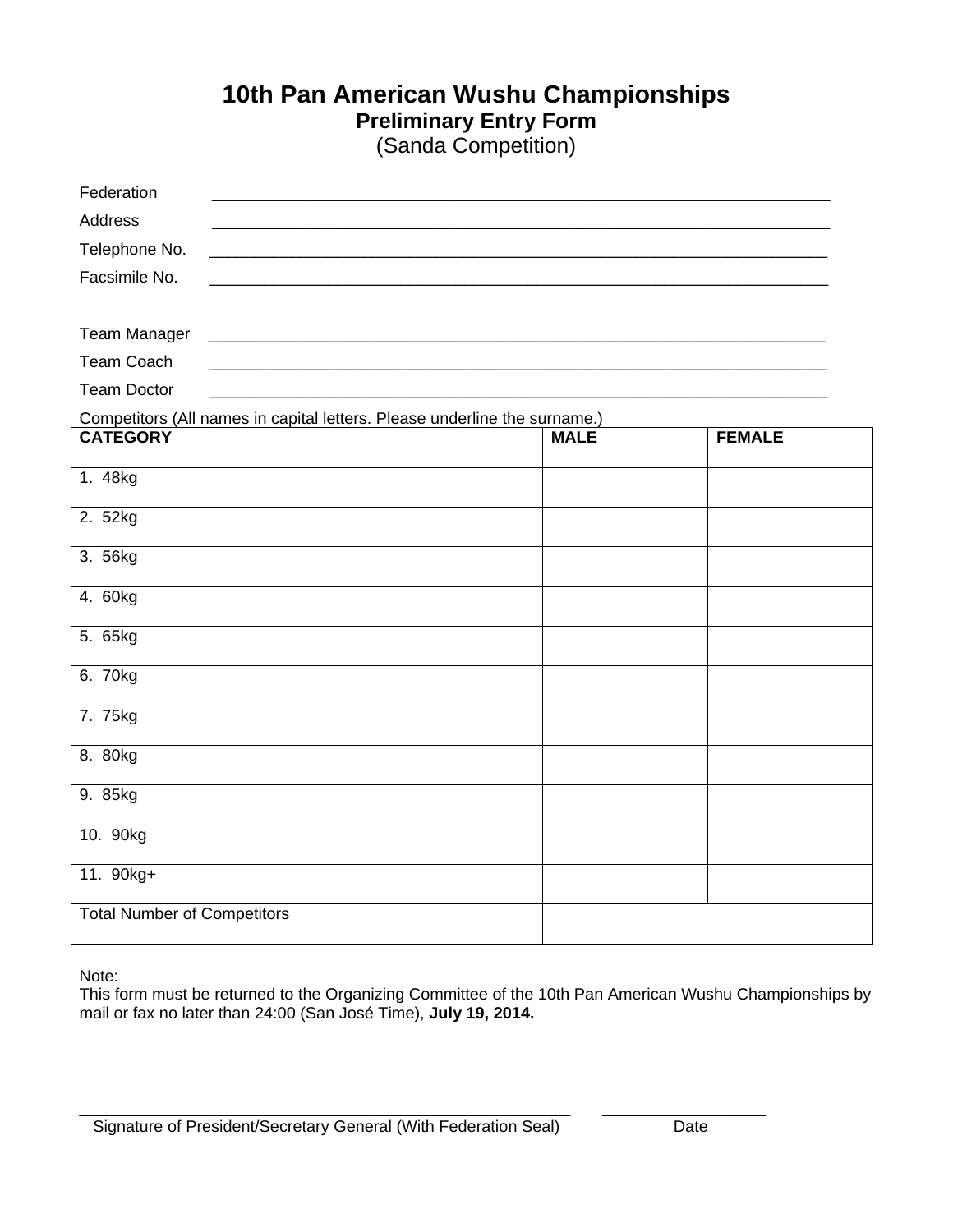## **10th Pan American Wushu Championships Final Entry Form** (Taolu Competition)

| Federation          |  |  |
|---------------------|--|--|
| <b>Team Manager</b> |  |  |
| Team Coach          |  |  |
| <b>Team Doctor</b>  |  |  |
| Team Judge          |  |  |

Observers \_\_\_\_\_\_\_\_\_\_\_\_\_\_\_\_\_\_\_\_\_\_\_\_\_\_\_\_\_\_\_\_\_\_\_\_\_\_\_\_\_\_\_\_\_\_\_\_\_\_\_\_\_\_\_\_\_\_\_\_\_\_\_\_\_\_\_\_\_\_

Competitors (All names in capital letters. Please underline the surname.)

| <b>NO</b>       | <b>ATHLETE'S NAME</b><br>(IN ENGLISH) | <b>ATHLETE'S NAME</b><br>(IN CHINESE) | <b>SEX</b> | <b>AGE</b> | <b>COMPETITION EVENT</b><br><b>PLEASE CIRCLE THE</b><br><b>NUMBERS</b> |
|-----------------|---------------------------------------|---------------------------------------|------------|------------|------------------------------------------------------------------------|
| 1               |                                       |                                       |            |            | 1 2 3 4 5 6 7 8 9 10 11                                                |
| $\overline{2}$  |                                       |                                       |            |            | 1 2 3 4 5 6 7 8 9 10 11                                                |
| 3               |                                       |                                       |            |            | 1 2 3 4 5 6 7 8 9 10 11                                                |
| $\overline{4}$  |                                       |                                       |            |            | 1 2 3 4 5 6 7 8 9 10 11                                                |
| 5               |                                       |                                       |            |            | 1 2 3 4 5 6 7 8 9 10 11                                                |
| 6               |                                       |                                       |            |            | 1 2 3 4 5 6 7 8 9 10 11                                                |
| $\overline{7}$  |                                       |                                       |            |            | 1 2 3 4 5 6 7 8 9 10 11                                                |
| 8               |                                       |                                       |            |            | 1 2 3 4 5 6 7 8 9 10 11                                                |
| 9               |                                       |                                       |            |            | 1 2 3 4 5 6 7 8 9 10 11                                                |
| 10 <sup>1</sup> |                                       |                                       |            |            | 1 2 3 4 5 6 7 8 9 10 11                                                |
|                 | Name of Dual                          |                                       | Athlete's  |            |                                                                        |
|                 | Events (Men)                          |                                       | Name       |            |                                                                        |
|                 | Name of Dual                          |                                       | Athlete's  |            |                                                                        |
|                 | Events (Women)                        |                                       | Name       |            |                                                                        |

 (Stands for: 1=Changquan, 2=Jianshu, 3=Daoshu, 4=Qiangshu, 5=Gunshu, 6=Taijiquan, 7=Taijijian, 8=Nanquan, 9=Nandao, 10=Nangun, 11=Dual Events)

Note: This form must be returned to the Organizing Committee of the 10th Pan American Wushu Championships by mail or fax no later than 24:00 (San José Time), **August 01, 2014.** 

 $\Box$ 

| Flight Details: |            |
|-----------------|------------|
| Arrival:        | Departure: |
| Date:           | Date:      |
| Time:           | Time:      |
| Flight No.      | Flight No. |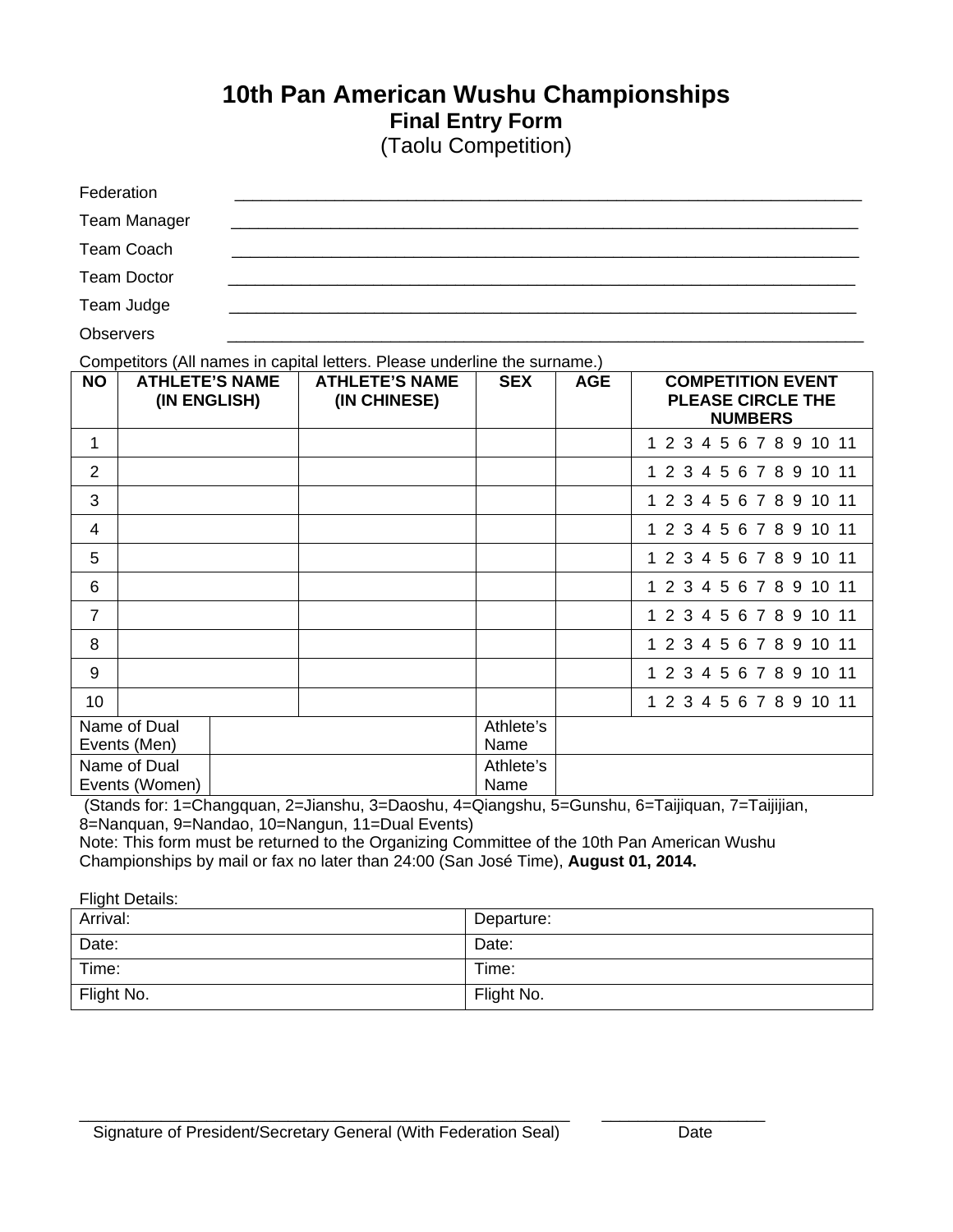# **10th Pan American Wushu Championships Final Entry Form**

| (Sanda Competition) |  |
|---------------------|--|
|---------------------|--|

| Federation          |  |
|---------------------|--|
| <b>Team Manager</b> |  |
| Team Coach          |  |
| <b>Team Doctor</b>  |  |
| Team Judge          |  |
| <b>Observers</b>    |  |

Competitors (All names in capital letters. Please underline the surname.)

| NO.            | <b>ATHLETE'S NAME</b><br>(IN ENGLISH) | ATHLETE'S NAME<br>(IN CHINESE) | SEX AGE | <b>CATEGORY</b> |
|----------------|---------------------------------------|--------------------------------|---------|-----------------|
| 1              |                                       |                                |         |                 |
| $\overline{2}$ |                                       |                                |         |                 |
| $\mathbf{3}$   |                                       |                                |         |                 |
| $\overline{4}$ |                                       |                                |         |                 |
| 5              |                                       |                                |         |                 |
| $\,6\,$        |                                       |                                |         |                 |
| $\overline{7}$ |                                       |                                |         |                 |
| 8              |                                       |                                |         |                 |
| $9\,$          |                                       |                                |         |                 |
| 10             |                                       |                                |         |                 |

#### Note:

This form must be returned to the Organizing Committee of the 10th Pan American Wushu Championships by mail or fax no later than 24:00 (San José Time), **August 01, 2014.**

#### **Flight Details:**

| Arrival:   | Departure: |
|------------|------------|
| Date:      | Date:      |
| Time:      | Time:      |
| Flight No. | Flight No. |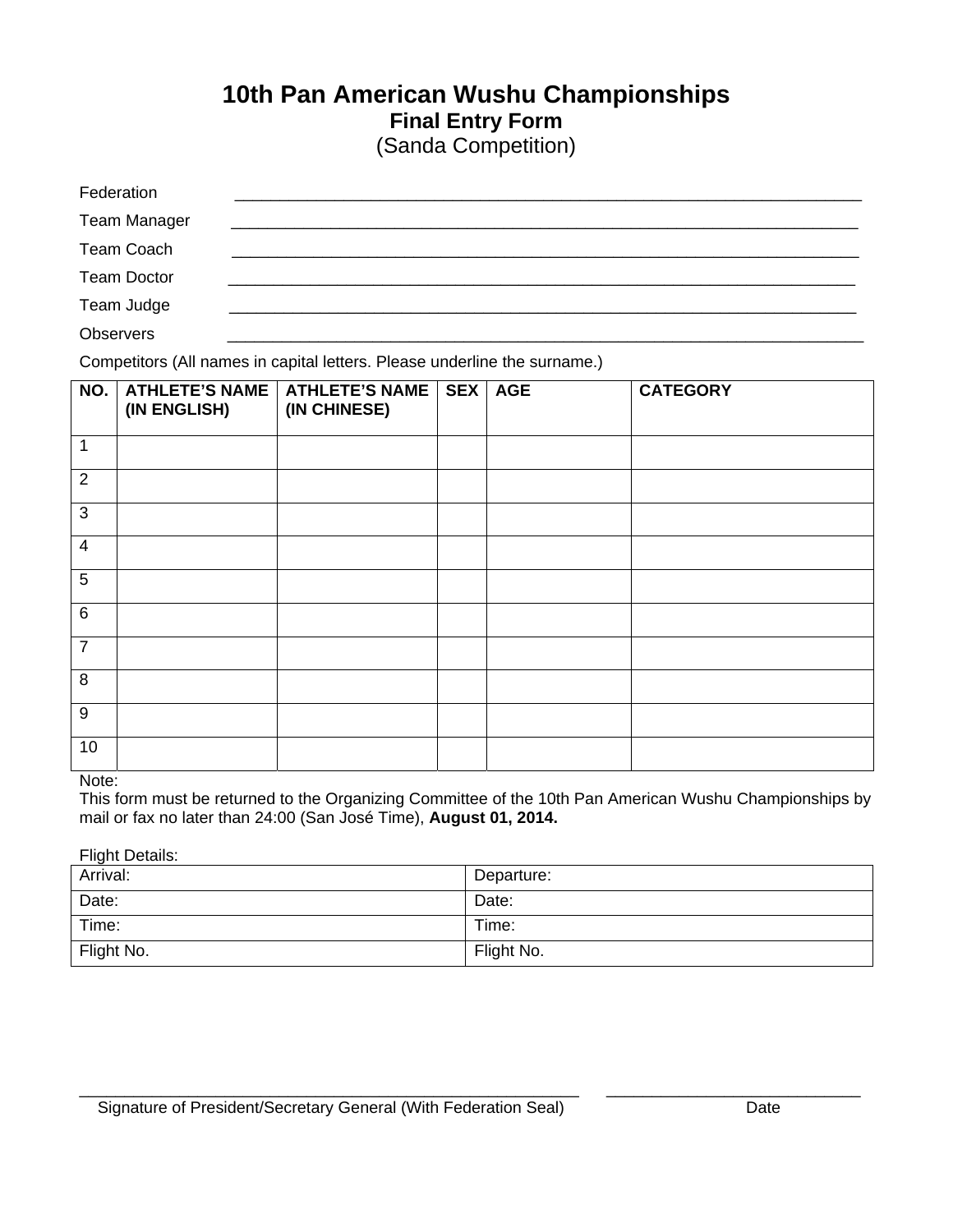### **The 10th Pan American Wushu Championships WAIVER OF LIABILITIES**

| Federation                                                                       |  |  |
|----------------------------------------------------------------------------------|--|--|
| Name of Participant                                                              |  |  |
| Date of Birth                                                                    |  |  |
| Nationality                                                                      |  |  |
| Sex                                                                              |  |  |
| Passport No.                                                                     |  |  |
| <b>Status</b><br>*Athlete *Team Manager *Coach *Doctor *Observer *Judge *Referee |  |  |

the undersigned, knowingly and without duress, do voluntarily submit my Entry to the 10th Pan American Wushu Championships. In consideration of Federación Wushu Kung Fu - Costa Rica accepting my application, I hereby assume all risk of physical and mental injuries, disabilities and losses which may result from or in connection with my participation in the 10th Pan American Wushu Championships. The 10th Pan American Wushu Championships is hosted by Pan American Wushu Federation (PAWF) and organized by Federacion Wushu Kung Fu - Costa Rica, hereafter PAWF and Federacion Wushu Kung Fu - Costa Rica collectively refer as "Organizing Committee", acting for myself, heirs, personal officers, agents, representatives and assignees, I do hereby release the Organizing Committee, its officers, agents, representatives, volunteers, and other related members from all claims, actions, suits, and controversies at law or in equity by reason of any matter, cause or thing whatsoever that I may sustain as a result of or in connection with my participation in the 10th Pan American Wushu Championships. I fully understand that all medical attention or treatment afforded to me by the Organizing Committee its officers, representatives, volunteers, and all other related members will be of the first aid only, and hereby release the Organizing Committee its officers, representatives, volunteers, and all other related members from any liability for such aid. I understand it is my obligation to obtain medical coverage.

I agree to abide by and follow the Rules established by the Organizing Committee, and I understand that my protest must be conducted in accordance with the rules of Arbitration.

I agree that my performance, attendance, and participation at the 10th Pan American Wushu Championships may be filmed or otherwise recorded or released or telecast live. I consent to allow the Organizing Committee use of my name, address, voices, poses, pictures and biographical data concerning full or parts, in any form or language, with or without other material, throughout the Pan American, without limitation, for television, radio, video, theatrical medium picture, or any other medium by any devices now known or hereafter devised and I do hereby Waive any compensation in regard thereof as well as any future rights to the aforementioned.

\_\_\_\_\_\_\_\_\_\_\_\_\_\_\_\_\_\_\_\_\_\_\_\_\_\_\_\_\_\_ \_\_\_\_\_\_\_\_\_\_\_\_\_\_\_\_\_\_\_\_\_\_\_\_\_\_\_\_\_\_ \_\_\_\_\_\_\_\_\_\_\_\_\_\_\_\_\_\_\_\_\_\_\_\_\_\_\_\_\_\_

I have read and fully understand the waiver listed above.

(Signature of Parent or Legal Guardian is required if participant is under 18)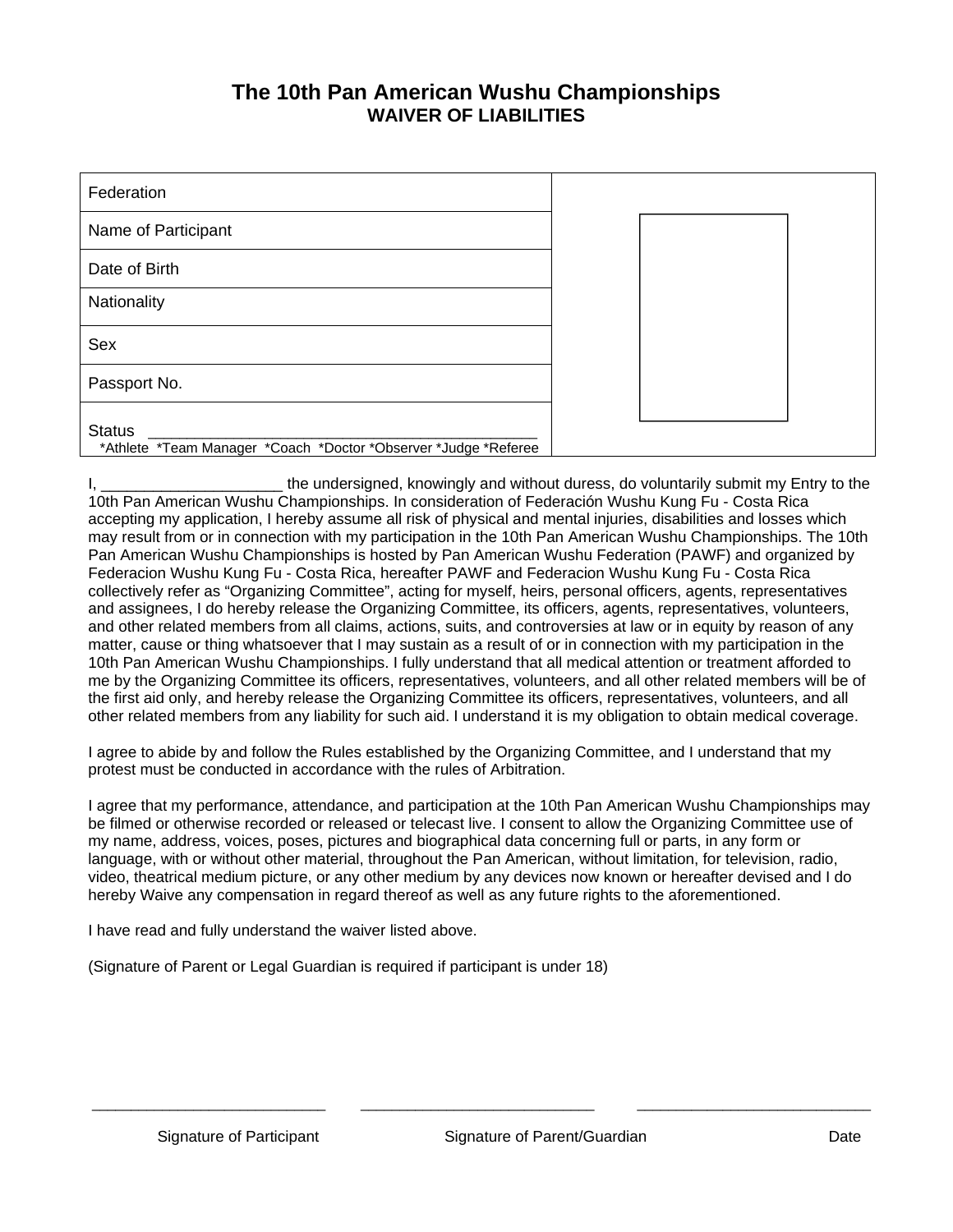#### The 10th Pan American Wushu Championships **September 01 – September 07, 2014 San José, Costa Rica Preliminary Application Form for Hospitality**

| Federation            |  |
|-----------------------|--|
| <b>Address</b>        |  |
| Telephone No.         |  |
| Facsimile No.         |  |
| <b>Contact Person</b> |  |
|                       |  |
| Room Details:         |  |
|                       |  |
|                       |  |
|                       |  |
|                       |  |
|                       |  |

\_\_\_\_\_\_\_\_\_\_\_\_\_\_\_\_\_\_\_\_\_\_\_\_\_\_\_\_\_\_\_\_\_\_\_\_\_\_\_\_\_\_\_\_\_\_\_\_\_\_\_\_\_\_\_\_\_ \_\_\_\_\_\_\_\_\_\_\_\_\_\_\_\_\_\_\_\_\_\_\_\_\_ Signature of President/Secretary General (With Federation Seal) Date

This form must be returned to the Organizing Committee of the 10th Pan American Wushu Championships no later than 24:00 (San José Time) on July 19, 2014.

Address: Organizing Committee of the 10th Pan American Wushu Championships Federación Wushu Kung Fu – Costa Rica Suite #5 Edificio El Campanario – Curridabat P.O.Box 1290 - 1002 San José, Costa Rica

Tel: +506-22802949, +506-22808525 Fax: +506-22808304 Email:wushucostarica@gmail.com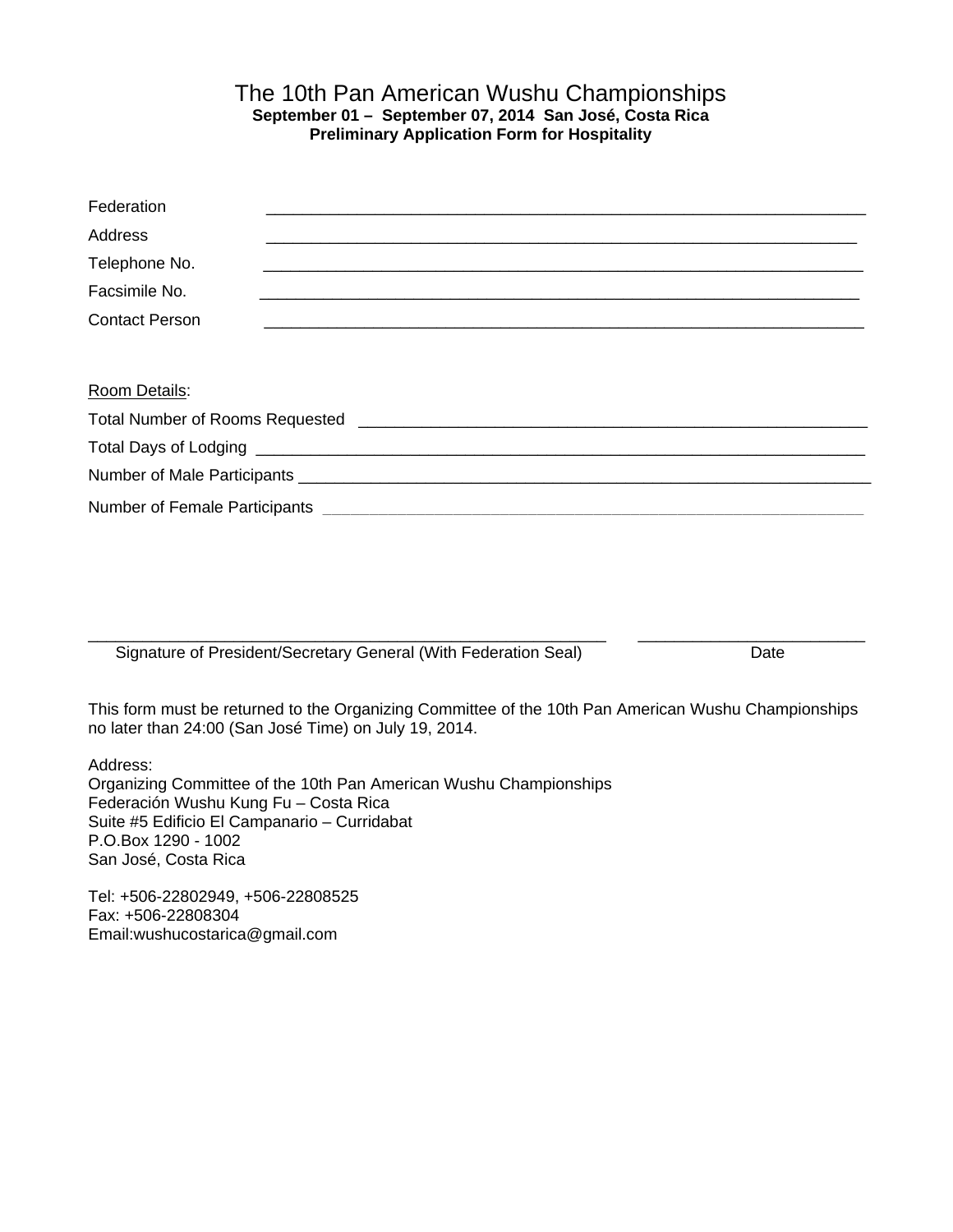#### The 10th Pan American Wushu Championships **October 28 – November 6, 2013 San José, Costa Rica Final Application Form for Hospitality**

| Federation            |
|-----------------------|
| Address               |
| Telephone No.         |
| Facsimile No.         |
| <b>Contact Person</b> |

#### **Room Details:**

| Room (s)<br>Required | 1199111 20111101<br><b>Name of Applicant(s)</b> | <b>Date</b><br>of<br><b>Birth</b> | Passport<br>No. | Citizenship | <b>Arrival</b><br><b>Date</b> | <b>Departure</b><br><b>Date</b> | <b>Total</b><br><b>Days</b> | <b>Total</b><br><b>Amount</b> |
|----------------------|-------------------------------------------------|-----------------------------------|-----------------|-------------|-------------------------------|---------------------------------|-----------------------------|-------------------------------|
| 1                    | a)                                              |                                   |                 |             |                               |                                 |                             |                               |
|                      | b)                                              |                                   |                 |             |                               |                                 |                             |                               |
| $\overline{2}$       | a)                                              |                                   |                 |             |                               |                                 |                             |                               |
|                      | b)                                              |                                   |                 |             |                               |                                 |                             |                               |
| $\sqrt{3}$           | a)                                              |                                   |                 |             |                               |                                 |                             |                               |
|                      | b)                                              |                                   |                 |             |                               |                                 |                             |                               |
| $\overline{4}$       | a)                                              |                                   |                 |             |                               |                                 |                             |                               |
|                      | b)                                              |                                   |                 |             |                               |                                 |                             |                               |
| $\overline{5}$       | a)                                              |                                   |                 |             |                               |                                 |                             |                               |
|                      | b)                                              |                                   |                 |             |                               |                                 |                             |                               |
| Total: USD           |                                                 |                                   |                 |             |                               |                                 |                             |                               |

Bank: Banco de Costa Rica Bank Address: San José, Costa Rica – Avenidas Central y Segunda; Calles 4-6 Telephone No. +506 2287-9000 Beneficiary: ASOCIACION DEPORTIVA WUSHU – ID 3-002-669633 Account No: 001-03135330 Swift code: BCRICRSJ The venue's name: GIMNASIO NACIONAL DE COSTA RICA

Signature of President/Secretary General (With Federation Seal) Date

This form must be returned to the Organizing Committee of the 10th Pan American Wushu Championships no later than 24:00 (San José Time) on August 04, 2014.

 $\Box$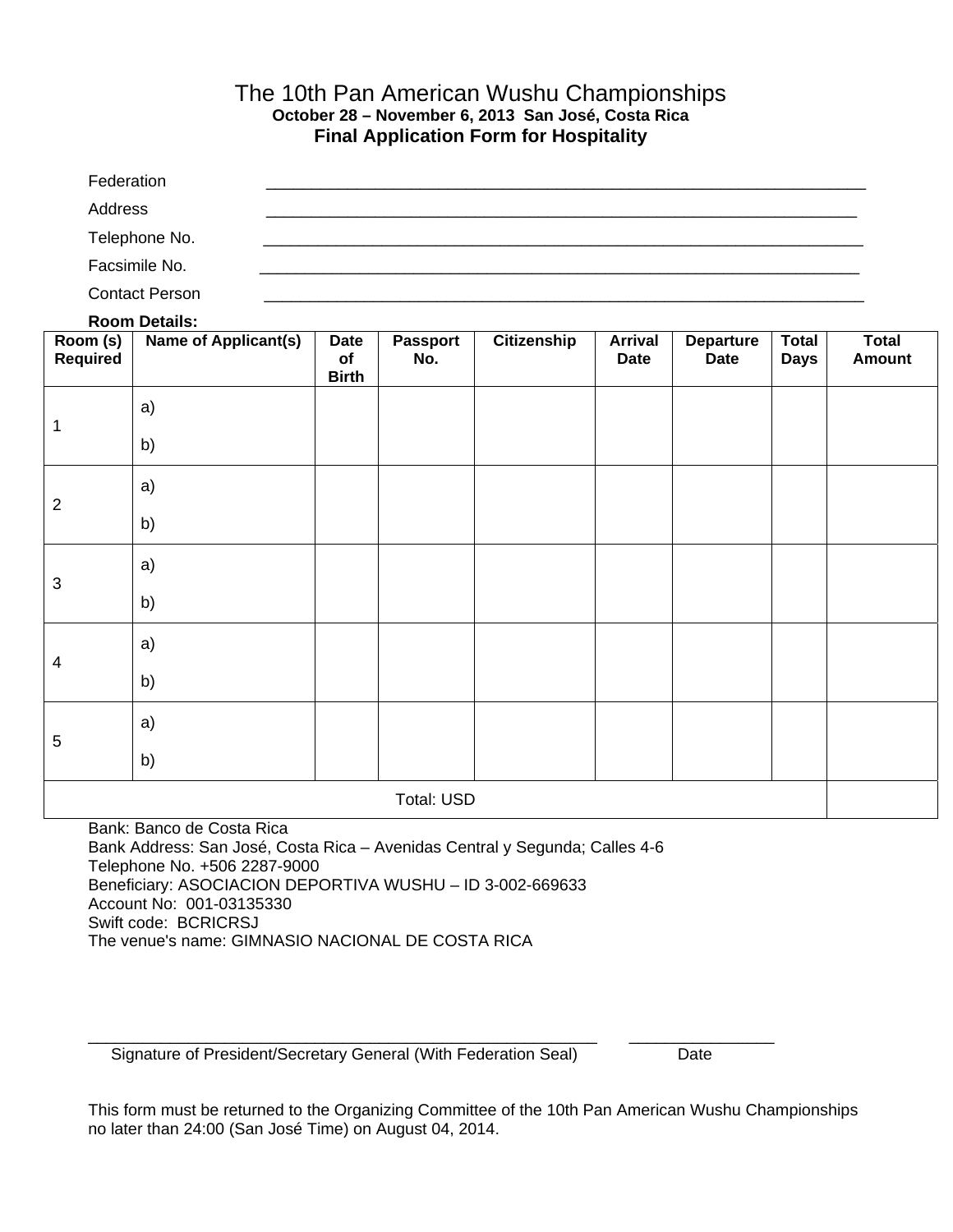#### The 10th Pan American Wushu Championships **October 28 – November 6, 2013 San José, Costa Rica Final Application Form for Hospitality**

Federation \_\_\_\_\_\_\_\_\_\_\_\_\_\_\_\_\_\_\_\_\_\_\_\_\_\_\_\_\_\_\_\_\_\_\_\_\_\_\_\_\_\_\_\_\_\_\_\_\_\_\_\_\_\_\_\_\_\_\_\_\_\_\_\_\_\_ Address \_\_\_\_\_\_\_\_\_\_\_\_\_\_\_\_\_\_\_\_\_\_\_\_\_\_\_\_\_\_\_\_\_\_\_\_\_\_\_\_\_\_\_\_\_\_\_\_\_\_\_\_\_\_\_\_\_\_\_\_\_\_\_\_\_ Telephone No. Facsimile No. Contact Person

#### **Room Details:**

| Room (s)<br><b>Required</b> | <b>Name of Applicant(s)</b> | <b>Date</b><br>of<br><b>Birth</b> | Passport<br>No. | Citizenship | <b>Arrival</b><br><b>Date</b> | <b>Departure</b><br><b>Date</b> | <b>Total</b><br><b>Days</b> | <b>Total</b><br>Amount |
|-----------------------------|-----------------------------|-----------------------------------|-----------------|-------------|-------------------------------|---------------------------------|-----------------------------|------------------------|
| 6                           | a)                          |                                   |                 |             |                               |                                 |                             |                        |
|                             | b)                          |                                   |                 |             |                               |                                 |                             |                        |
| 7                           | a)                          |                                   |                 |             |                               |                                 |                             |                        |
|                             | b)                          |                                   |                 |             |                               |                                 |                             |                        |
| 8                           | a)                          |                                   |                 |             |                               |                                 |                             |                        |
|                             | b)                          |                                   |                 |             |                               |                                 |                             |                        |
| 9                           | a)                          |                                   |                 |             |                               |                                 |                             |                        |
|                             | b)                          |                                   |                 |             |                               |                                 |                             |                        |
| $10$                        | a)                          |                                   |                 |             |                               |                                 |                             |                        |
|                             | b)                          |                                   |                 |             |                               |                                 |                             |                        |
|                             |                             |                                   | Total: USD      |             |                               |                                 |                             |                        |

Bank: Banco de Costa Rica Bank Address: San José, Costa Rica – Avenidas Central y Segunda; Calles 4-6 Telephone No. +506 2287-9000 Beneficiary: ASOCIACION DEPORTIVA WUSHU – ID 3-002-669633 Account No: 001-03135330 Swift code: BCRICRSJ The venue's name: GIMNASIO NACIONAL DE COSTA RICA

Signature of President/Secretary General (With Federation Seal) Date

This form must be returned to the Organizing Committee of the 10th Pan American Wushu Championships no later than 24:00 (San José Time) on August 04, 2014.

\_\_\_\_\_\_\_\_\_\_\_\_\_\_\_\_\_\_\_\_\_\_\_\_\_\_\_\_\_\_\_\_\_\_\_\_\_\_\_\_\_\_\_\_\_\_\_\_\_\_\_\_\_\_\_\_ \_\_\_\_\_\_\_\_\_\_\_\_\_\_\_